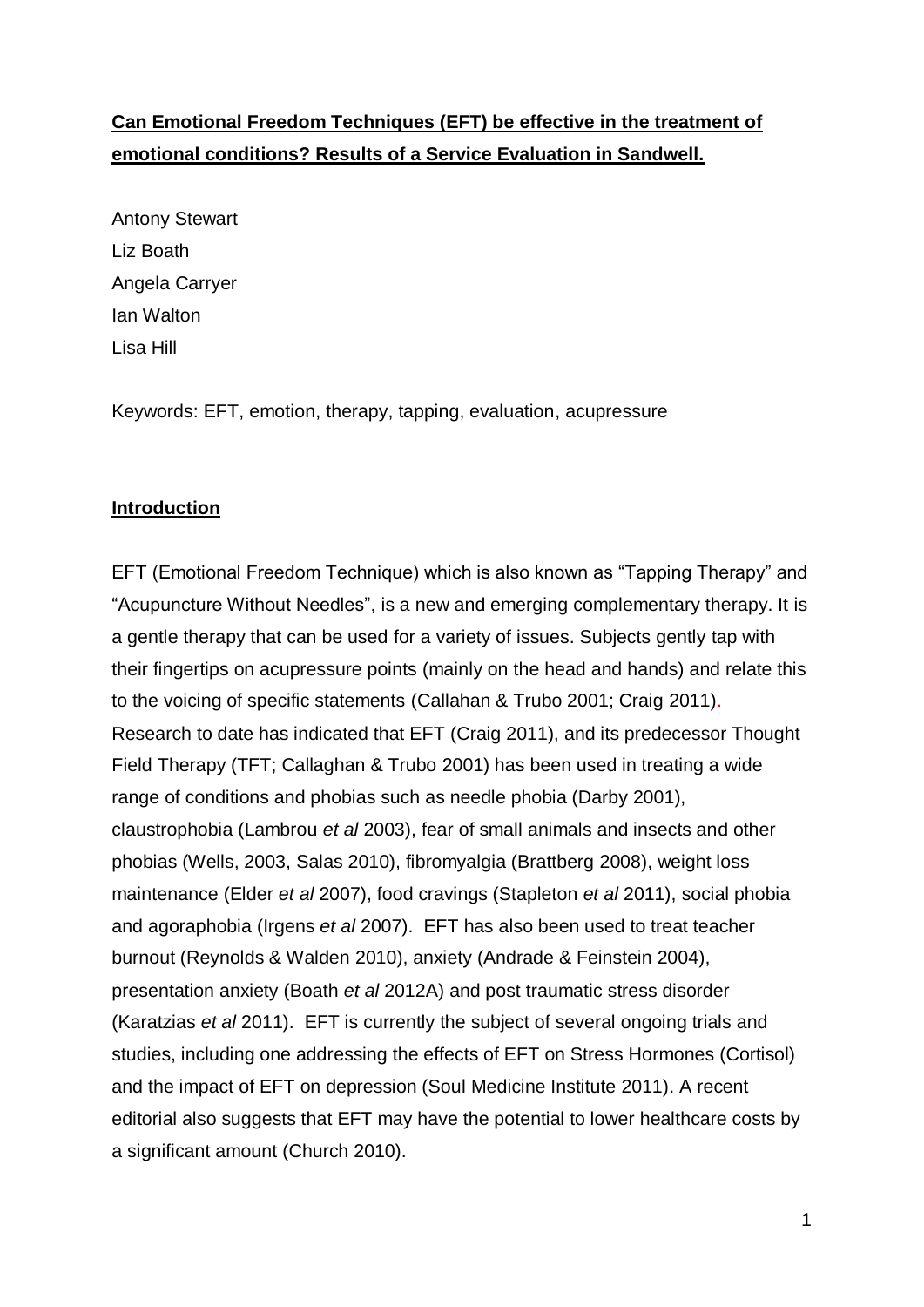A review of the preliminary evidence for EFT and TFT has been carried out (Feinstein 2008). This review included a range of evidence from anecdotal reports to randomized clinical trials and highlights the preliminary nature of the current evidence base for EFT and TFT, as well as the limitations of the research to date. A more recent review (Feinstein 2012) critically evaluated 18 randomised controlled trials and concluded that therapies involving the tapping of acupuncture points demonstrated strong effect sizes and positive statistical results in relatively few treatment sessions. Another recent review (Boath *et al* 2012B) reviewed a number of randomised controlled trials of EFT for a variety of conditions; it concluded that EFT may be an efficient and effective intervention for a range of psychological disorders, but highlighted methodological limitations of the RCTs, and recommended further good quality research on EFT.

Sandwell, an urban district in the West Midlands introduced the EFT service in November 2010, though EFT had previously been used within the PCT. The service initially comprised two clinical sessions (each approximately half a day) per week, and this was increased to three sessions in April 2011. It was launched as part of Sandwell's Confidence and Wellbeing Team Service (CWBT, Sandwell, 2012). The Team offers a range of services, aiming to create opportunities for people to maintain and improve their own wellbeing and provide community and primary health care mental health services that are flexible and meet the emotional needs of those living and working in Sandwell. To the authors' knowledge, this was the first dedicated EFT service established within the NHS. This service evaluation was therefore undertaken to establish the effectiveness of the EFT service.

#### **Methodology**

The evaluation of the EFT service was conducted over a 13 month period. All Sandwell GPs and health professionals were given information about EFT and the service; clients were also able to self-refer. All referrals came through a centralised hub. Referrals were accepted for any condition, providing that clients were aged over 18, and not classed as "vulnerable adults".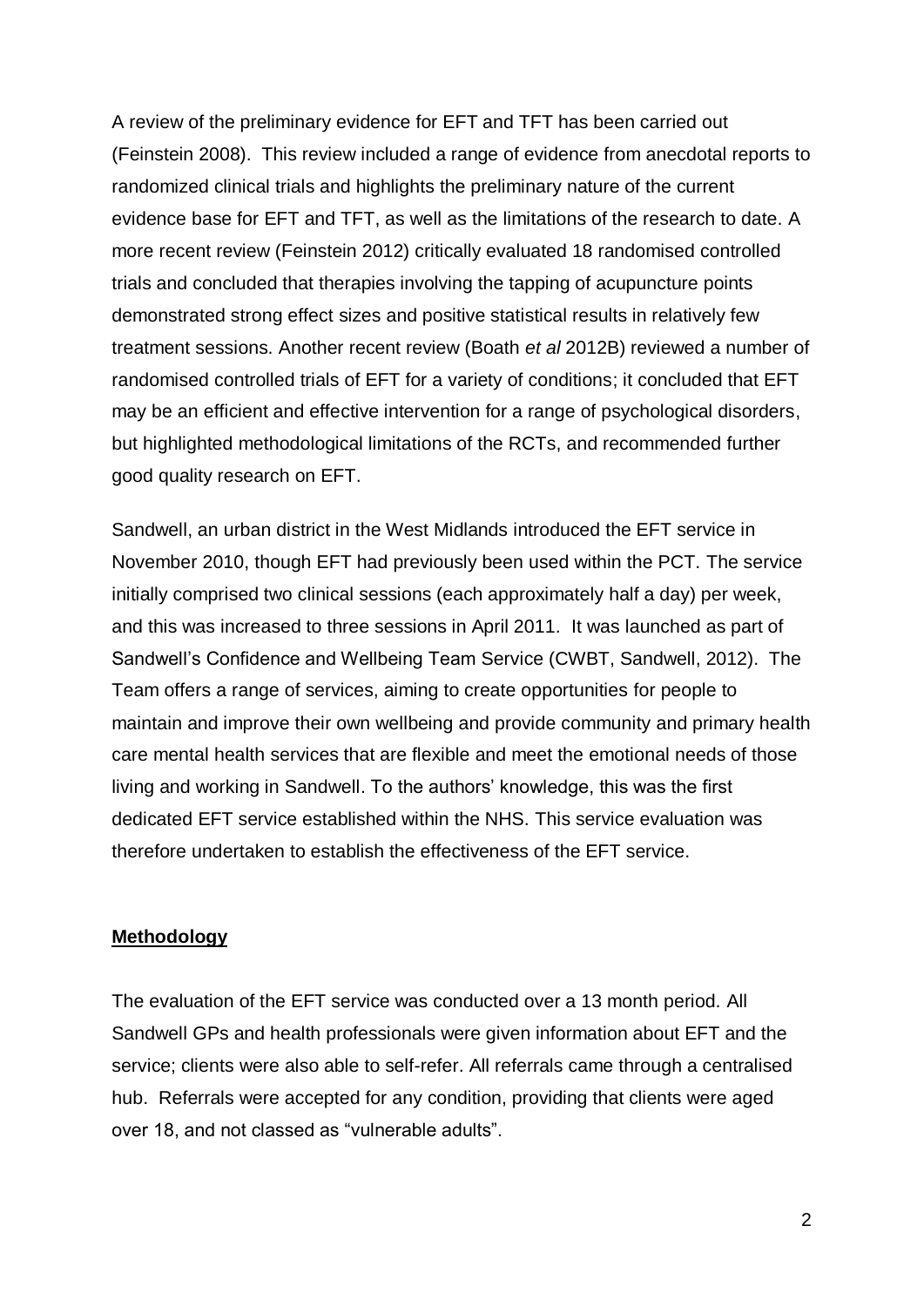The therapy was delivered by AS, a qualified and experienced EFT practitioner and researcher. Prior to the service launch, ethical approval for the service evaluation was secured from both Sandwell PCT and Staffordshire University. All clients were invited to give informed consent to their data being used.

At the start and end of their treatment, clients were asked to complete each of the following measurement scales: CORE-10 (the main outcome variable) for psychological distress covering anxiety, depression, trauma, physical problems, functioning and risk to self (CORE IMS, 2012), Hospital Anxiety and Depression Scale (HADS; Zigmond & Snaith 1983), Rosenberg Self-Esteem Scale (Rosenberg 1989) and the Warwick-Edinburgh Mental Well-being Scale (WEMWBS, 2012). Sandwell CWBT used the online CORE NET system (CORE IMS 2012), and required CORE-10 and WEMWBS scales to be electronically administered at each appointment to track progress and gather routine data; this data collection was separate from the service evaluation. Clients completing their therapy were also invited for a 3-month follow-up appointment where their progress was checked and all four measurement scales were again administered.

Each client was given a brief introduction to EFT, including a simple rationale for the method. Following this, they were guided though the tapping process by AS. The EFT protocol initially followed the "basic recipe" (Craig 2011), tapping on 12 acupressure points (5 on the head, 2 on the torso and 5 on the hand) while tuning in to the emotional issue. Depending on the issue, a variety of EFT approaches were utilised and these were tailored to each individual client e.g. the movie technique, the choices method and matrix reimprinting, an extension of EFT (Dawson & Allenby 2010). Once learned, EFT is easily self-administered, and clients were given a reminder guide on using EFT, and instructed that they could continue to use EFT on themselves any time they required between sessions.

Initial appointments were for 60-90 minutes duration, with each subsequent appointment lasting for 45-60 minutes.

Data analysis was undertaken in SPSS v19 (IBM 2010). Mean pre, post and followup scores for each measurement scale were analysed using paired *t*-tests (or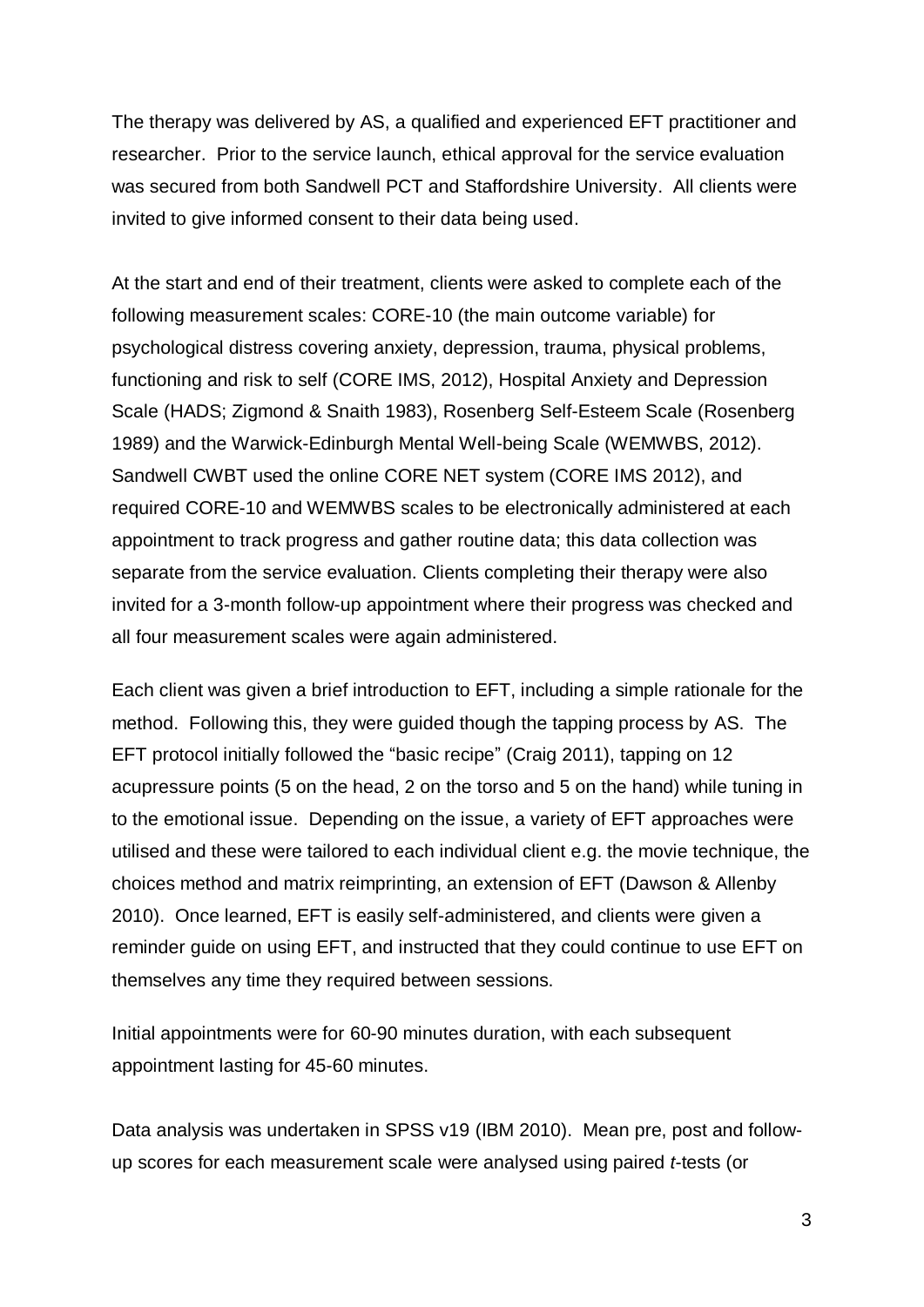Wilcoxon Signed-Rank tests for non-normally distributed variables). Further *t*-test and correlation analysis was carried out to test for differences in scores between gender and age. Data for all clients who gave consent and completed their treatment or discontinued before the end of the evaluation period were included in the database and analysed.

## **Results**

A total of 39 clients gave consent, and 31 (79.5%) of these completed their therapy. There was a distinct though non-significant (p=0.355) gender difference between males completing treatment (6; 66.6%) and females (25; 83.3%).

A total of 30 (76.9%) clients were female. The mean age of all clients was 45.37 (range 18-76). For females, the mean age was 47.34 (range 18-76) and the mean for males was 39.00 (range 23-63); the mean age difference between genders was non-significant (p=0.574). In all, 31 (79.5%) of clients were White British. A further three clients were Indian (7.69%), plus one client (2.56%) each for Black African, Black British, Yemeni, Pakistani and Mixed Race.

The mean number of sessions attended was 5.05 (median 4.0; range 2-17). All but two clients received 9 sessions or less, with one client receiving 12 sessions and another receiving 17 sessions.

The main presenting conditions were anxiety (23; 59.0%), depression (5; 12.8%) and anger (4; 10.3%). Clients generally revealed up to four additional issues. The conditions addressed during therapy are presented in Table 1.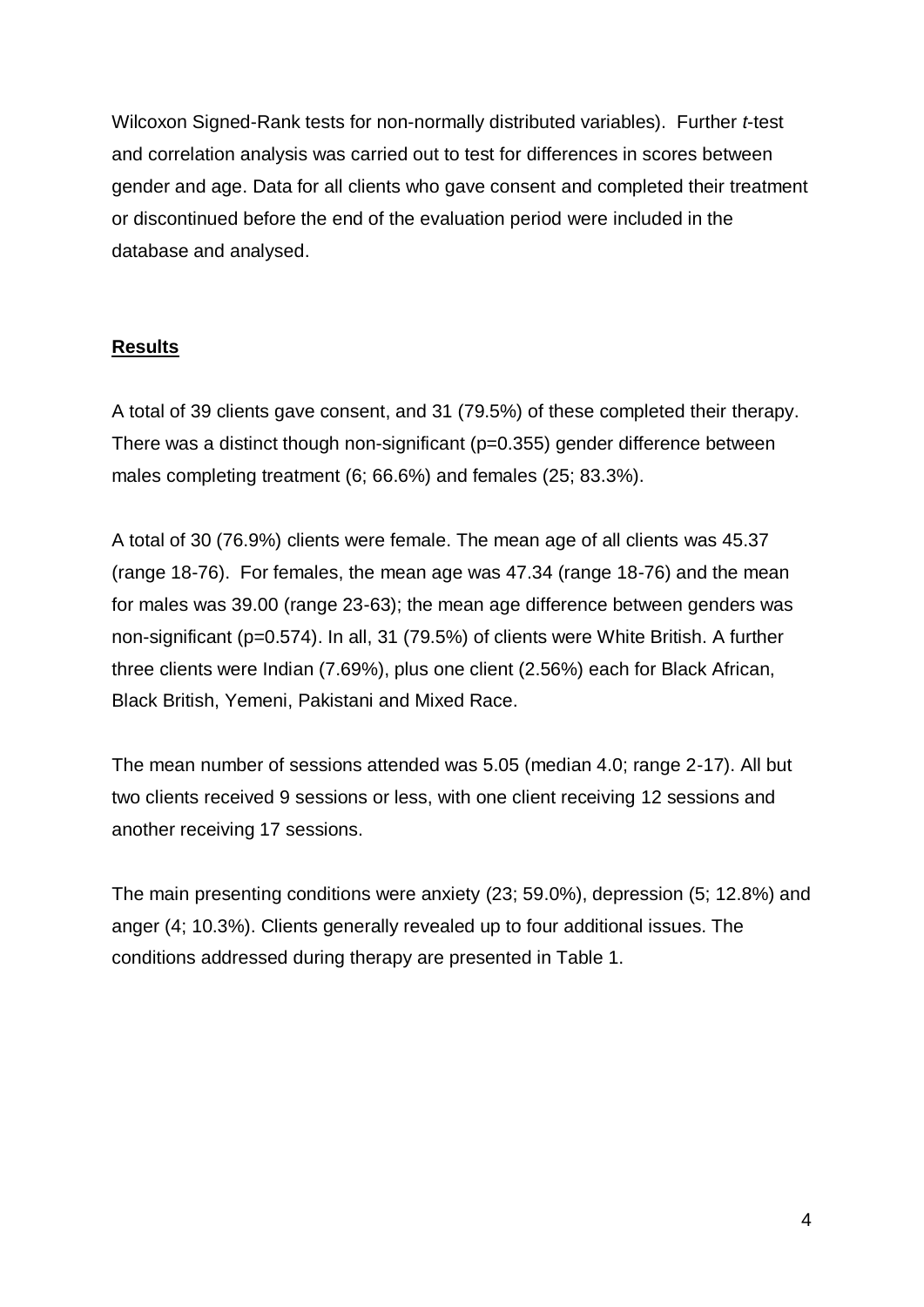| <b>Conditions addressed</b>          | Frequency      | <b>Males</b>   | Females        |
|--------------------------------------|----------------|----------------|----------------|
| during therapy                       |                | with condition | with condition |
| Anxiety                              | 29             | 6(66.6%)       | 23 (76.6%)     |
| Depression                           | 18             | 6(66.6%)       | 12 (40%)       |
| Insomnia                             | 13             | 6(66.6%)       | 7(23.3%)       |
| <b>Self Esteem</b>                   | 9              | 3(33.3%)       | 6(20%)         |
| Anger                                | 7              | 3(33.3%)       | 4(13.3%)       |
| <b>PTSD</b>                          | 4              |                | 4(13.3%)       |
| <b>Obsessive Compulsive Disorder</b> | 3              | $1(11.1\%)$    | 2(6.66%)       |
| Panic                                | 3              | 2(22.2%)       | 1(3.33%)       |
| Phobia                               | 3              |                | 1(3.33%)       |
| <b>Sexual Abuse</b>                  | 3              | 0              | 3(10%)         |
| Bereavement / Sadness                | 2              | 0              | 2(6.66%)       |
| <b>Eating Disorders</b>              | $\overline{2}$ |                | 2(6.66%)       |

*Table 1. Summary of conditions treated.*

It can be seen that males in this evaluation were more likely to report depression, insomnia, self-esteem, anger, obsessive compulsive disorder and panic. Females were more likely to report anxiety, PTSD, phobia, sexual abuse, bereavement / sadness and eating disorders.

A summary of results are shown below:

| Measurement<br>Scale   | Mean score<br>Pre-EFT | Mean score<br>Post-EFT | <b>SD</b><br>(Difference) | P value<br>(* Significant) | $N =$ |
|------------------------|-----------------------|------------------------|---------------------------|----------------------------|-------|
| CORE-10                | 20.16                 | 8.71                   | 6.81                      | $< 0.001$ *                | 38    |
| <b>WEMWBS</b>          | 38.27                 | 53.62                  | 10.88                     | $< 0.001$ *                | 37    |
| Rosenberg Self-Esteem  | 14.16                 | 21.81                  | 6.88                      | $< 0.001$ *                | 31    |
| <b>HADS Anxiety</b>    | 13.22                 | 7.30                   | 3.57                      | $< 0.001$ *                | 23    |
| <b>HADS Depression</b> | 9.26                  | 4.87                   | 5.25                      | $0.001*$                   | 23    |
| <b>HADS Total</b>      | 22.30                 | 12.13                  | 8.17                      | $< 0.001$ *                | 23    |

*Table 2. Results of inferential analysis pre and post-EFT.*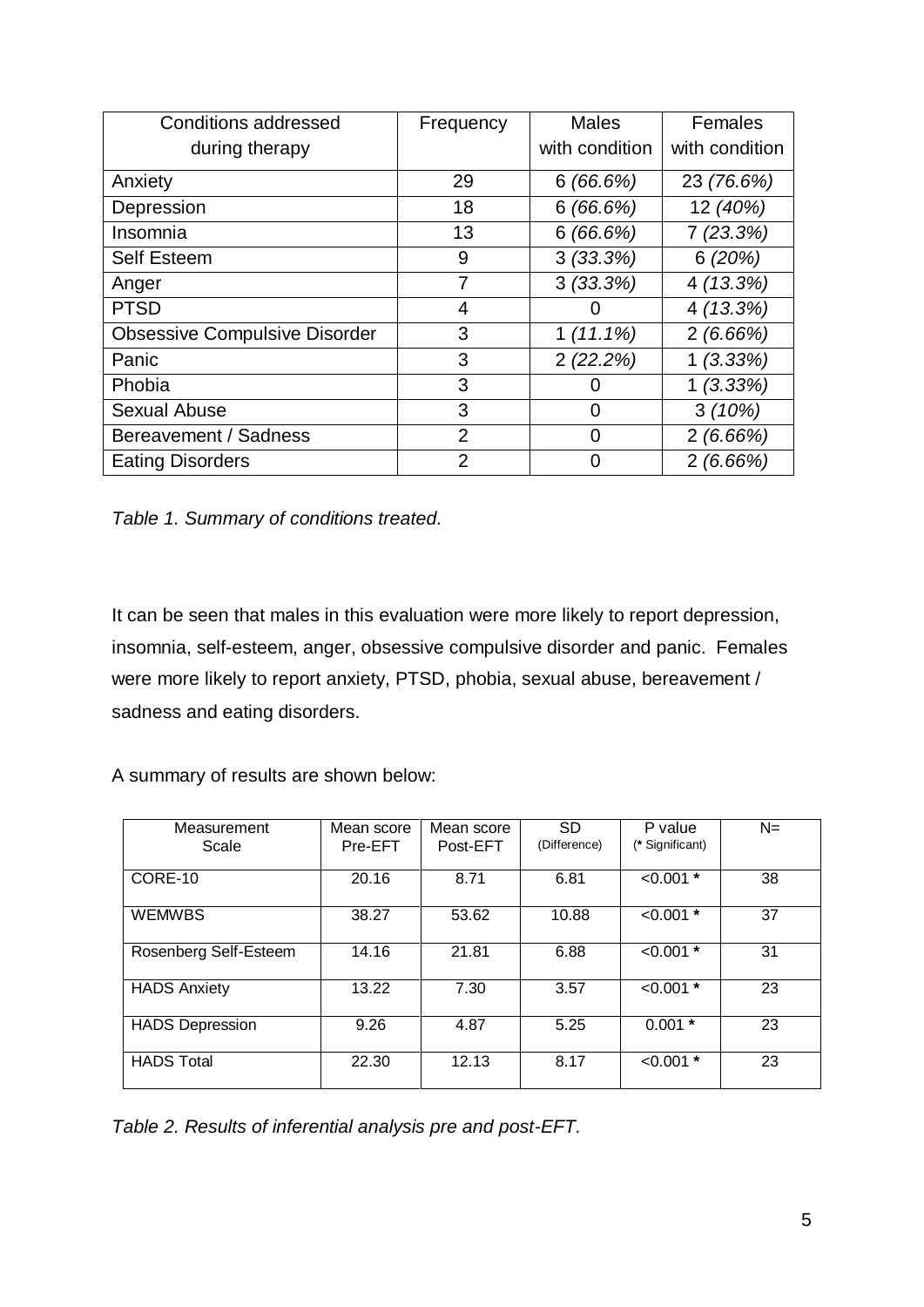| Measurement<br>Scale   | Mean score<br>Pre-EFT | Mean score<br>Follow-up | <b>SD</b><br>(Difference) | P value<br>(* Significant) | $N=$ |
|------------------------|-----------------------|-------------------------|---------------------------|----------------------------|------|
| CORE-10                | 18.71                 | 7.14                    | 6.37                      | $0.003*$                   | 7    |
| <b>WEMWBS</b>          | 40.00                 | 53.29                   | 11.27                     | $0.021*$                   | 7    |
| Rosenberg Self-Esteem  | 14.29                 | 22.43                   | 6.45                      | $0.016*$                   | 7    |
| <b>HADS Anxiety</b>    | 14.25                 | 5.50                    | 4.03                      | 0.068                      | 4    |
| <b>HADS Depression</b> | 8.50                  | 2.75                    | 2.50                      | $0.019*$                   | 4    |
| <b>HADS Total</b>      | 22.75                 | 8.25                    | 5.32                      | 0.068                      | 4    |

*Table 3. Results of inferential analysis pre-EFT and 3 month follow-up.*

Differences in before and after scores were all statistically significant and where interpretable, also clinically significant. Differences between pre and 3 month followup scores were also clinically significant, though HADs Anxiety and total HADS did not reach statistical significance; the very small sample size may account for this.

Most of the measurement scales used have acknowledged thresholds for "caseness". CORE-10 has a national 'clinical cut-off' score of 10; mean CORE-10 scores were well *over* 10 (caseness) at start and *under* 10 (normal) at end. HADS scores (for anxiety and depression domains individually) of 0-7 are considered normal, 8-10 indicates cause for concern, while 11-12 represent probable clinical cases requiring assessment. Both HADS anxiety and depression domains were *over* 8 at start and *under* 8 at end. Mean Rosenberg Self-Esteem scores were less than 15 at the start (indicative of low self-esteem), but were in the normal range (15- 25) at the end. WEMWBS scores (where higher scores represent higher mental wellbeing) also increased significantly.

There were no statistically significant differences in scores between gender or age. The limited sample size prevented further meaningful stratified inferential analysis, however.

Figure 1 shows CORE-10 scores at the start of therapy, plotted against scores at the end. Each dot represents a client seen by the service who gave consent. CORE-10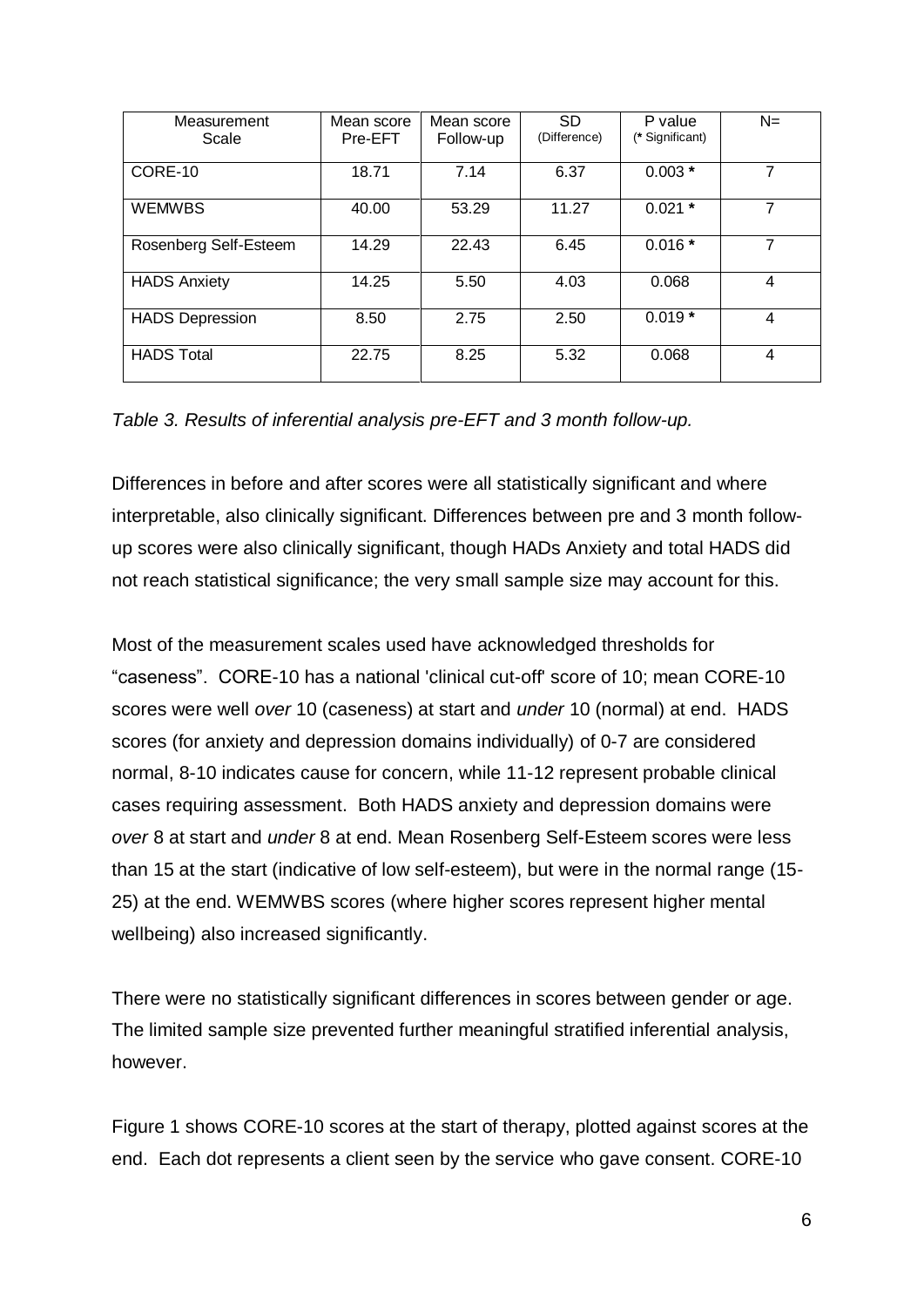scores at the start (left-hand side) are plotted against those at the end of treatment (bottom). Clients shown on the left-hand side of the diagonal line improved, while those on the right hand side of the line deteriorated. It can be seen that all but one clients improved between the two time points. The single client (signified by a red dot) who got worse had OCD; this client found it difficult to engage with EFT. Although EFT did not appear to be successful for this particular client, a further client with OCD achieved a clinically significant improvement.



*Figure 1. Scatter Plot for CORE-10 scores at start and end of therapy.*

Out of 125 referrals during the service evaluation period, 25 did not attend their first appointment (20%). A further 17 did not wish to continue and 29 lost contact (37%), and a further 15 (12%) were in progress.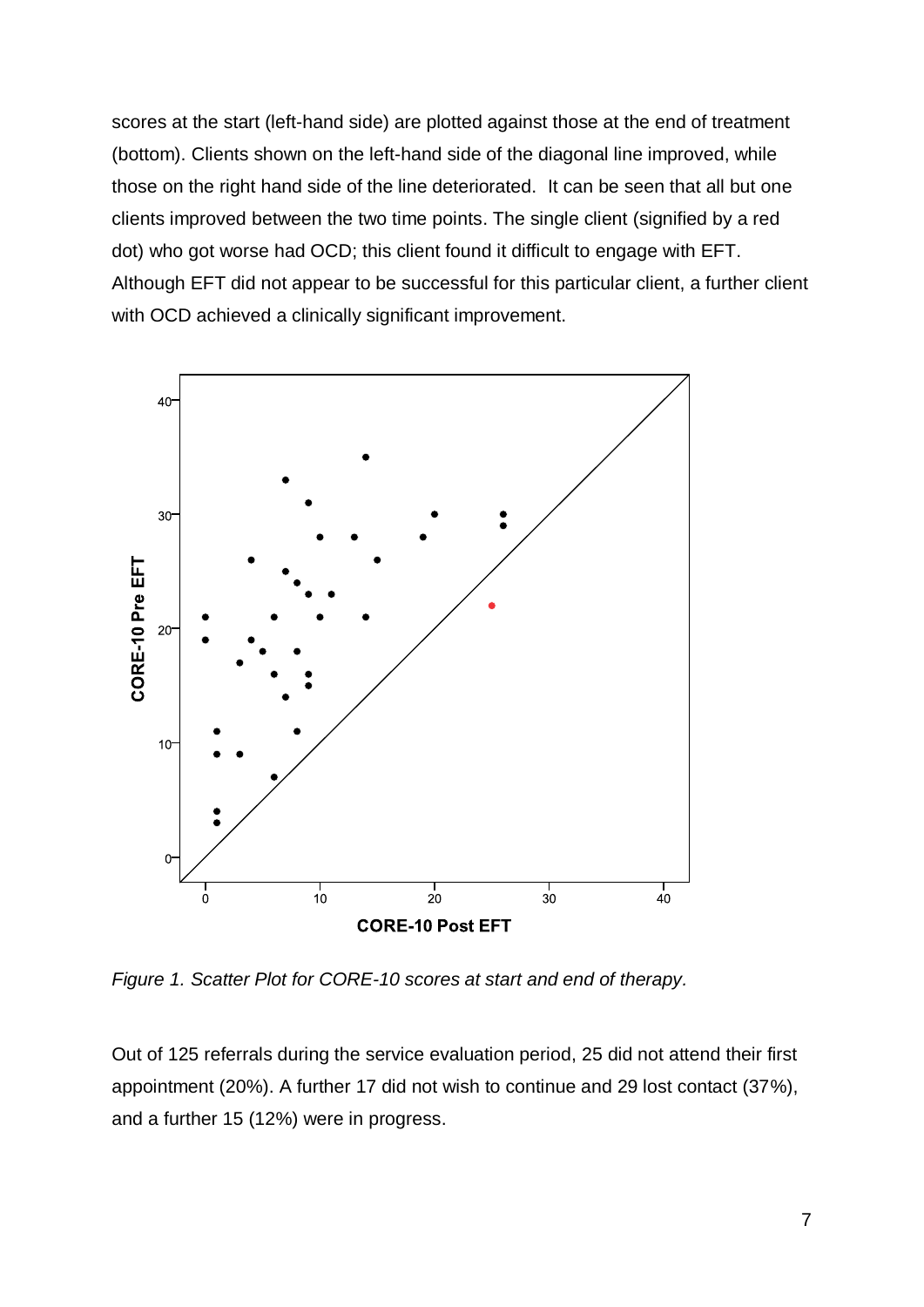#### **Discussion**

There is much speculation about mechanisms to explain the effectiveness of EFT and a dismantling study has been suggested (Karatzias *et al* 2011). Despite the lack of agreement on its mechanisms however, a recent systematic review has revealed that EFT is effective in treating a variety of conditions including Post Traumatic Stress Disorder (PTSD), fibromyalgia, phobias and anxiety (Boath *et al* 2012B) and a further review has reported strong and rapid clinical outcomes for a range of conditions (Feinstein 2012). Indeed, EFT has been shown to be superior to diaphragmatic breathing (DB), Progressive Muscular Relaxation (PMR), an inspirational lecture and a Support Group and was shown to be as effective as Eye Movement, Desensitization and Reprocessing (EMDR) in treating PTSD (Karatzias *et al* 2011).

A general risk about having clients talk about trauma is that it will lead to retraumatization rather than desensitization (van der Kolk *et al* 1996). This safety issue is minimized with EFT, as clinicians note a general absence of abreactions and client distress when using EFT (Mollon 2008). A survey of psychotherapists who use both EFT and other methods such as eye movement desensitisation & reprocessing therapy (EMDR) and Cognitive Behavioural Therapy (CBT) found that clinicians preferred the use of EFT in cases where clients were asked to recall traumatic memories, in order to resolve these core clinical dilemmas (Schulz 2009).

The NICE guidelines for PTSD advise psychological treatments such as CBT or EMDR (NICE 2005). However, a recent publication of a randomised controlled trial (RCT) of EFT versus EMDR in treating PTSD demonstrated that EFT was as effective as EMDR (Karatzias *et al* 2011). It is therefore timely to assess whether EFT is an effective intervention for conditions such as childbirth induced PTSD and to explore client's views of EFT.

Problems were experienced in encouraging clients to complete their therapy and attend for follow-up appointments, despite using text appointment reminders and offering telephone sessions and submission of measurement scale forms by post or email. Several clients contacted the service to say they would not be attending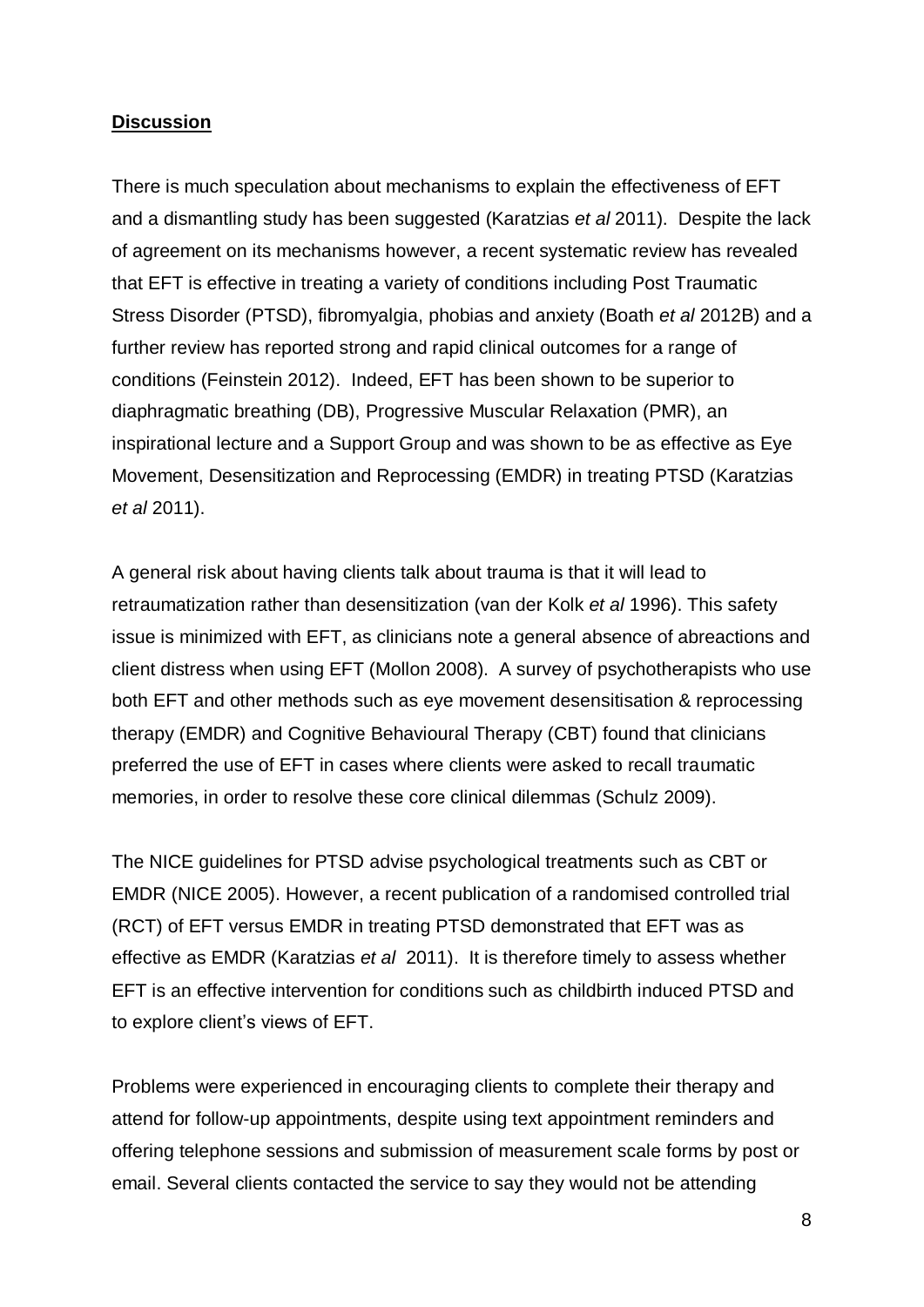further appointments because they felt that their issues had been resolved, and were unwilling to attend for follow-up. Some of these clients agreed to complete the measurement scales by letter or email, but only two sets of forms were actually received in this way. Some clients failed to complete all of the measurement scales.

In this evaluation, clients were offered 45-60 minute sessions. The optimal duration of an EFT session and the optimal time for follow-up is not clear. For example, Baker & Siegel (2005) assessed the impact of one 45 minute session of EFT and found that the effect was still evident at the 16 month follow-up, whereas Wells *et al* (2003) found enduring results of a 30 minute EFT session at 6-9 months follow-up.

The authors' clinical experience suggests that some people find the idea of EFT absurd, let alone the idea that it may have an impact on their psychology, and other research supports this assertion (Burkeman 2007; Gaudiano & Herbert 2000). In spite of this, most clients continued to attend and to improve.

## **Limitations of the Evaluation**

This study was a service evaluation, so no comparative groups were used. As only quantitative assessments were included, clients' views about their treatment were not explored. This evaluation was, however, intended as a feasibility study which would hopefully lead to a larger RCT.

Experience, training and professional background of practitioners is important, and the EFT was carried out by a highly trained and experienced EFT practitioner. Variability in skills and experience of practitioners would however be expected in other settings.

Further inferential data analysis was hampered by the small number of clients in the evaluation, especially at follow-up. Sample size was restricted by the fact that AS could only offer a limited number of weekly appointments, as well as factors such as reluctance to give consent, drop out and low attendance for follow-up. Few reasons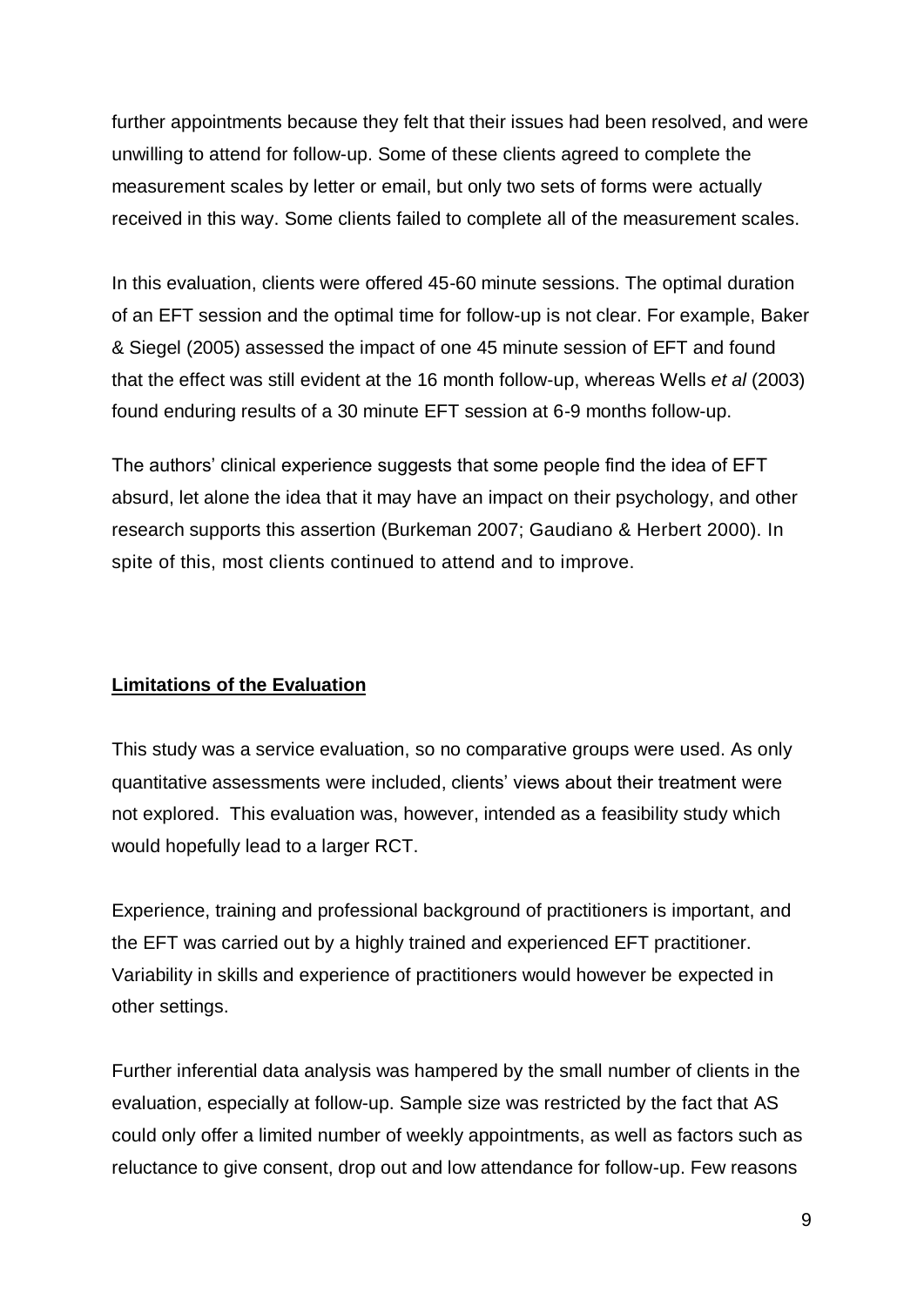were given for dropout, though the dropout rate was similar to other studies involving EFT (Karatzias *et al* 2011 (39%); Boath *et al* 2012A (33%). Although the required sample size was not determined prior to the commencement of the evaluation, a post-hoc sample size calculation using the main outcome variable (CORE 10) revealed that 27 subjects would be required in order to reach 80% power – this number was exceeded in practice.

The fact that clients could be referred for EFT (or self-refer) for any condition may have introduced both selection and information biases. The diverse nature of emotional issues reported and address during therapy has diluted the frequencies involved, thus limiting the ability to produce meaningful stratified analysis by condition.

Clients were not asked to keep a diary, making it impossible to assess their use of EFT between sessions. AS delivered the EFT and also collected the evaluation data; clients were aware that he was evaluating the service, and this may have biased their responses. Also, AS's strong allegiance to EFT may have influenced clients' responses.

The limitations of the study design and small sample size therefore precludes the ability to infer its results to the wider population.

## **Conclusions and Recommendations**

Despite the limitations outlined above, the results of this evaluation highlight the successful role of EFT in reducing a wide range of physical and psychological disorders.

Given that it takes a very short time for clients to learn to use EFT and that once learned, EFT can be very effectively self-administered suggests that it may be suitable for wider use. Furthermore, EFT can easily be transferred to other aspects of people's lives, for example work stress and financial pressures, and so could be used to enhance general health and wellbeing. On average, just over 5 sessions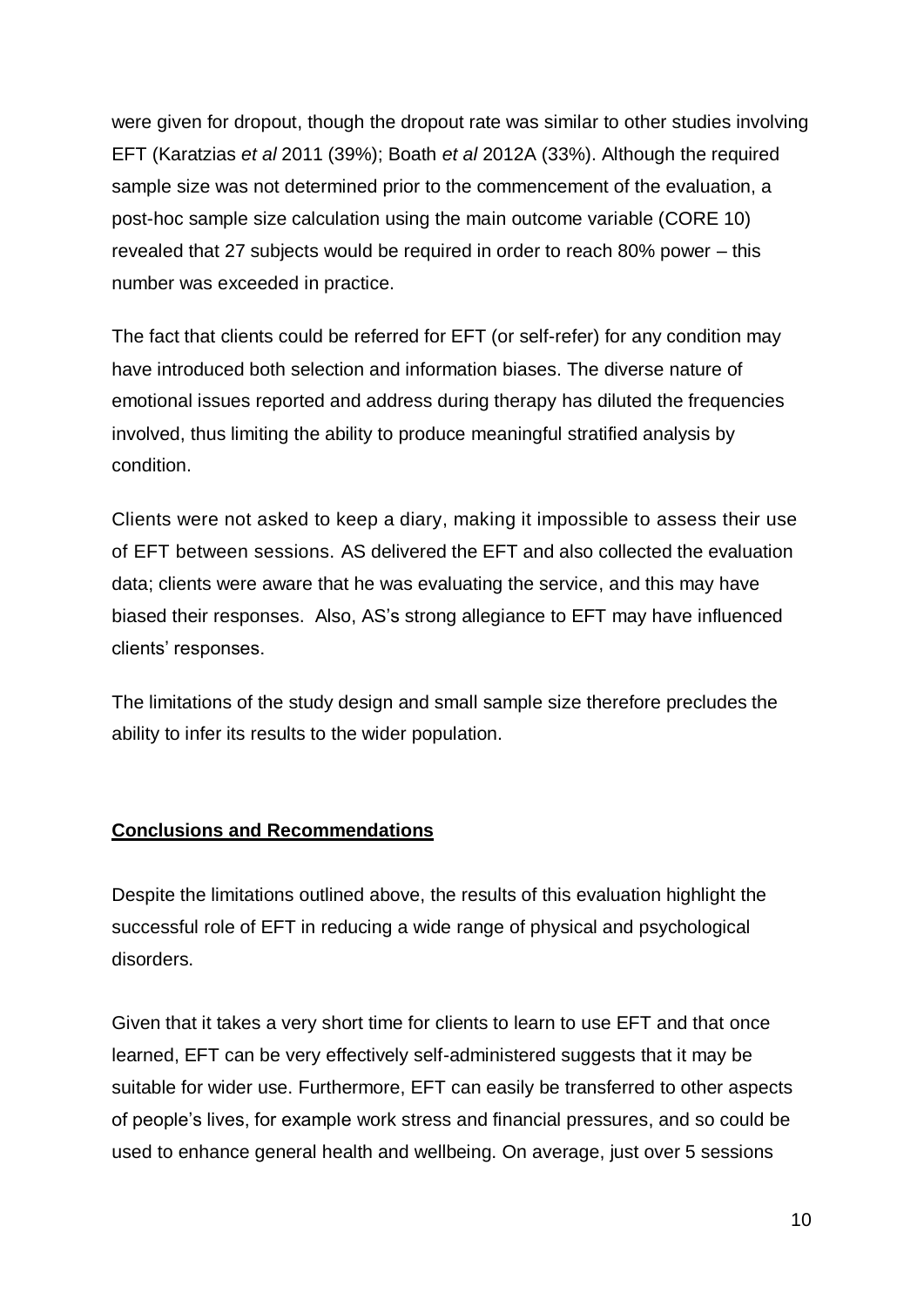were required (with a median number of 4 sessions), suggesting that EFT may be a very cost-effective treatment.

Larger studies (preferably clinical trials) are required to assess both the clinical effectiveness and cost-effectiveness of EFT. Future studies should include a protocol for minimising dropouts and loss to follow-up, such as a robust system of tracking, reminders and contacting clients to elicit completion of all measurement instruments and other information where required. Evaluations should also consider including qualitative assessments to provide a range of rich data to highlight participants' views and opinions of EFT. Such an RCT is currently being planned by the authors. It is also important to assess the optimal duration of an EFT session, the long term duration of effect and fidelity measures to measure practitioner performance across clients.

EFT therefore shows promise as a useful clinical tool, with possible applications for a number of mental health services and other lifestyle areas. Further research is ongoing, which may provide definitive evidence of its effectiveness.

## **References**

Andrade J, Feinstein D (2004). *Energy Psychology: Theory, Indications, Evidence*. In: Feinstein, D (ed). Energy Psychology Interactive. Innersource.

Baker AH, Siegel LS (2005). *Can a 45 minute session of EFT lead to reduction of intense fear of rats, spiders and water bugs?- A replication and extension of the Wells et al (2003) laboratory study*. In *Seventh International Conference of the*  Association for Comprehensive Energy Psychology. Baltimore April 27<sup>th</sup> to 4<sup>th</sup> May 2005.

Boath E, Stewart A, Carryer A (2012A). *Tapping for PEAS: Emotional Freedom Technique (EFT) in reducing Presentation Expression Anxiety Syndrome (PEAS) in University students*. Innovative Practice in Higher Education 1(2).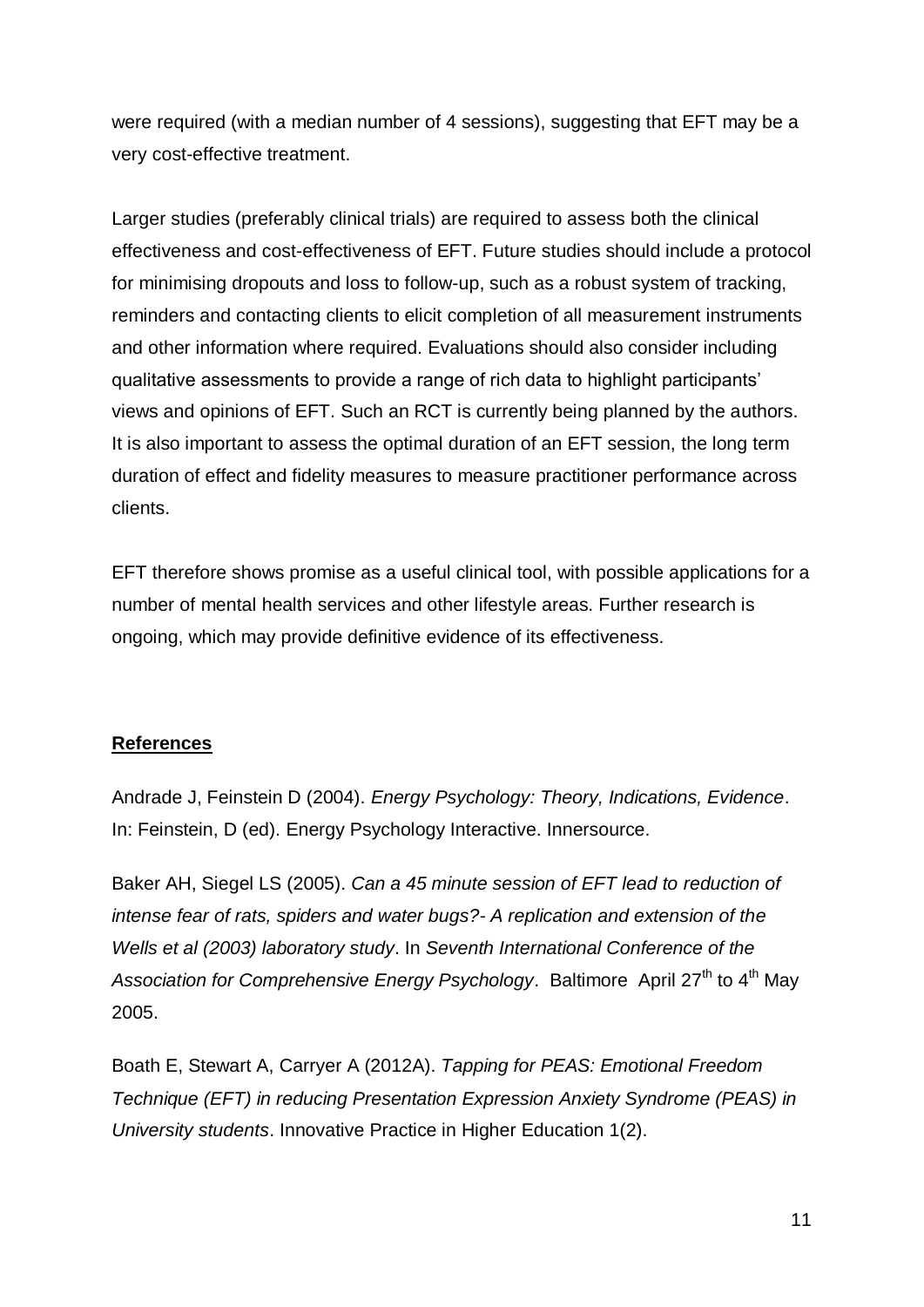Boath E, Stewart A, Carryer A (2012B). *A narrative systematic review of the effectiveness of Emotional Freedom Techniques (EFT)*. Staffordshire University, CPSI Monograph.

Brattberg G (2008). *Self-administered EFT (Emotional Freedom Techniques) in Individuals with Fibromyalgia: A Randomized Trial*. *Integrative Medicine:* A Clinician's Journal 7(4):30-35.

Burkeman O (2007). *Help yourself*. The Guardian, 10<sup>th</sup> February 2007. Online at http://www.guardian.co.uk/lifeandstyle/2007/feb/10/healthandwellbeing.features3 (Accessed 25/03/12).

Callahan RJ, Trubo R (2001). *Tapping the Healer within: Using Thought Field Therapy to Instantly Conquer Your Fears, Anxieties and Emotional Distress*. London. Piatkis.

Church D (2010) *The economic cost savings of energy psychology treatment*. Energy Psychology 2(1):9-12.

CORE IMS Ltd. Online at<http://www.coreims-online.co.uk/index.htm> (Accessed 16/02/2012)

Craig G (2011). *The EFT Manual (2nd Ed.).* Energy Psychology Press.

Darby D (2001). *The efficiency of thought field therapy as a treatment modality for individuals diagnosed with blood-injection-injury phobia* (Unpublished). Minneapolis: Walden University.

Dawson K, Allenby S (2010). *Matrix Reimprinting using EFT*. Hay House.

Elder C, Ritenbaugh C, Mist S, Aickin M, Schneider J, Zwickey H, Elmer P (2007). *Randomized trial of two mind-body interventions for weight-loss maintenance*. Journal of Alternative and Complementary Medicine 13 (1):67-78.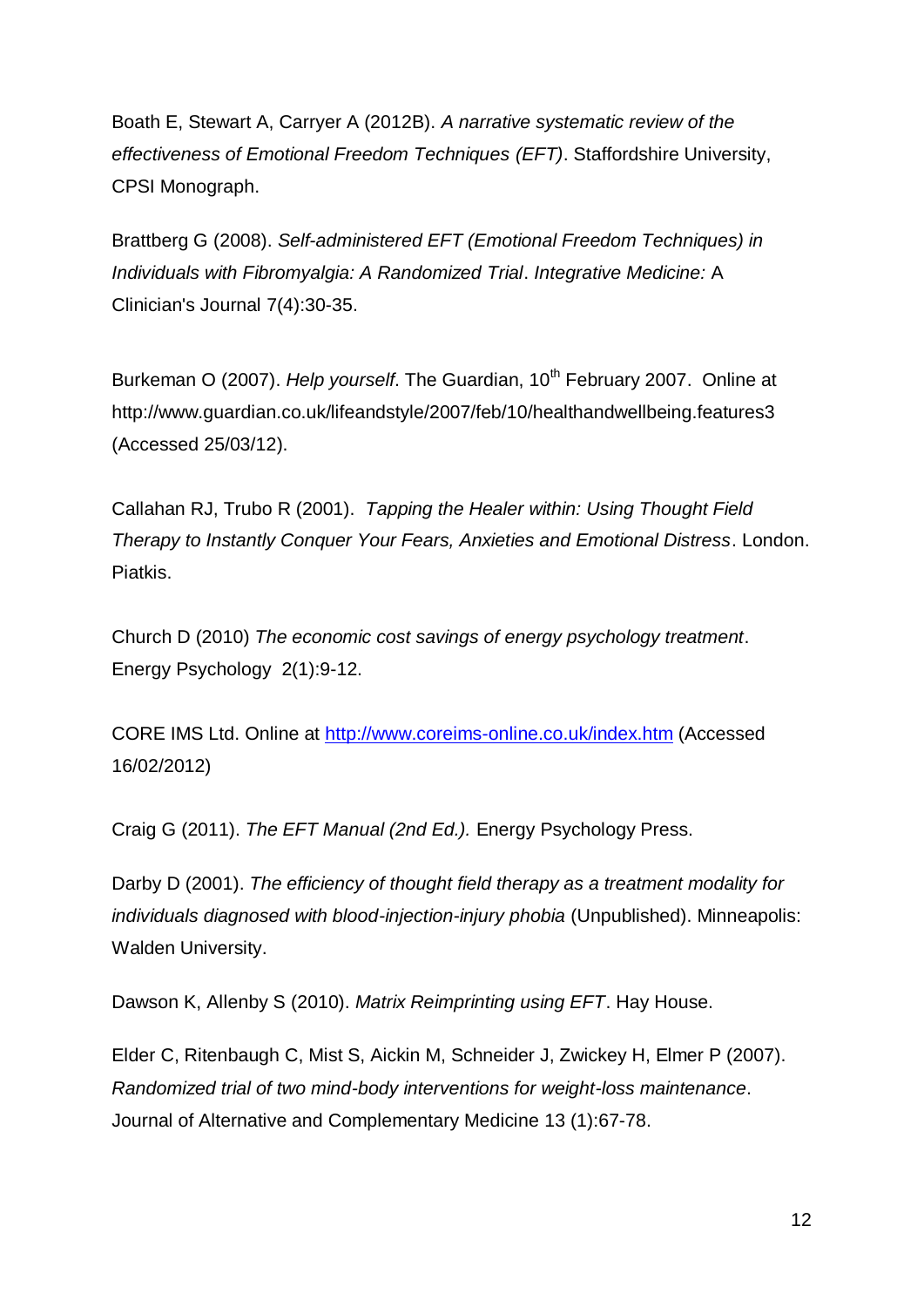Feinstein D (2008). *Energy Psychology: A Review of the Preliminary Evidence*. Psychotherapy: Theory, Research, Practice, Training 45(2):199-213.

Feinstein D (2012). Acupoint stimulation in treating psychological disorders: Evidence of efficacy. Review of General Psychology. Advance online publication. doi:10.1037/a0028602

Gaudiano BA, Herbert JD (2000). *Can we really tap our problems away?.* Skeptical Inquirer 24 (4). Online at [http://www.csicop.org/si/show/can\\_we\\_really\\_tap\\_our\\_problems\\_away\\_a\\_critical\\_an](http://www.csicop.org/si/show/can_we_really_tap_our_problems_away_a_critical_analysis_of_thought_field_th/) [alysis\\_of\\_thought\\_field\\_th/](http://www.csicop.org/si/show/can_we_really_tap_our_problems_away_a_critical_analysis_of_thought_field_th/) (Accessed 25/03/12).

IBM *SPSS Statistics*, Rel. 19.0.0. 2010. Chicago: IBM Inc.

Irgens A, Uldal MJ, Hoffart A (2007). *Can thought field therapy improve anxiety disorders? A randomized pilot study*. (Unpublished).

Karatzias T, Power K, Brown K, McGoldrick T, Begum M, Young J, Loughran P, Chouliara Z, Adam S (2011). *A Controlled Comparison of the Effectiveness and Efficiency of Two Psychological Therapies for Posttraumatic Stress Disorder*. Journal of Nervous and Mental Disease 199(6):372-378.

Lambrou PT, Pratt GJ, Chevalier G (2003). *Physiological and psychological effects of a mind/body therapy on claustrophobia*. Subtle Energies & Energy Medicine 14: 239-251.

Mollon P (2008). *Psychoanalytic Energy Psychotherapy*. (London: Karnac).

National Institute for Health and Clinical Excellence (2005). *Post-traumatic stress disorder (PTSD): The management of PTSD in adults and children in primary and secondary care*. NICE Clinical guidelines, CG26 - Issued March 2005. Online at <http://www.nice.org.uk/guidance/index.jsp?action=byID&o=10966>(Accessed 25/03/12).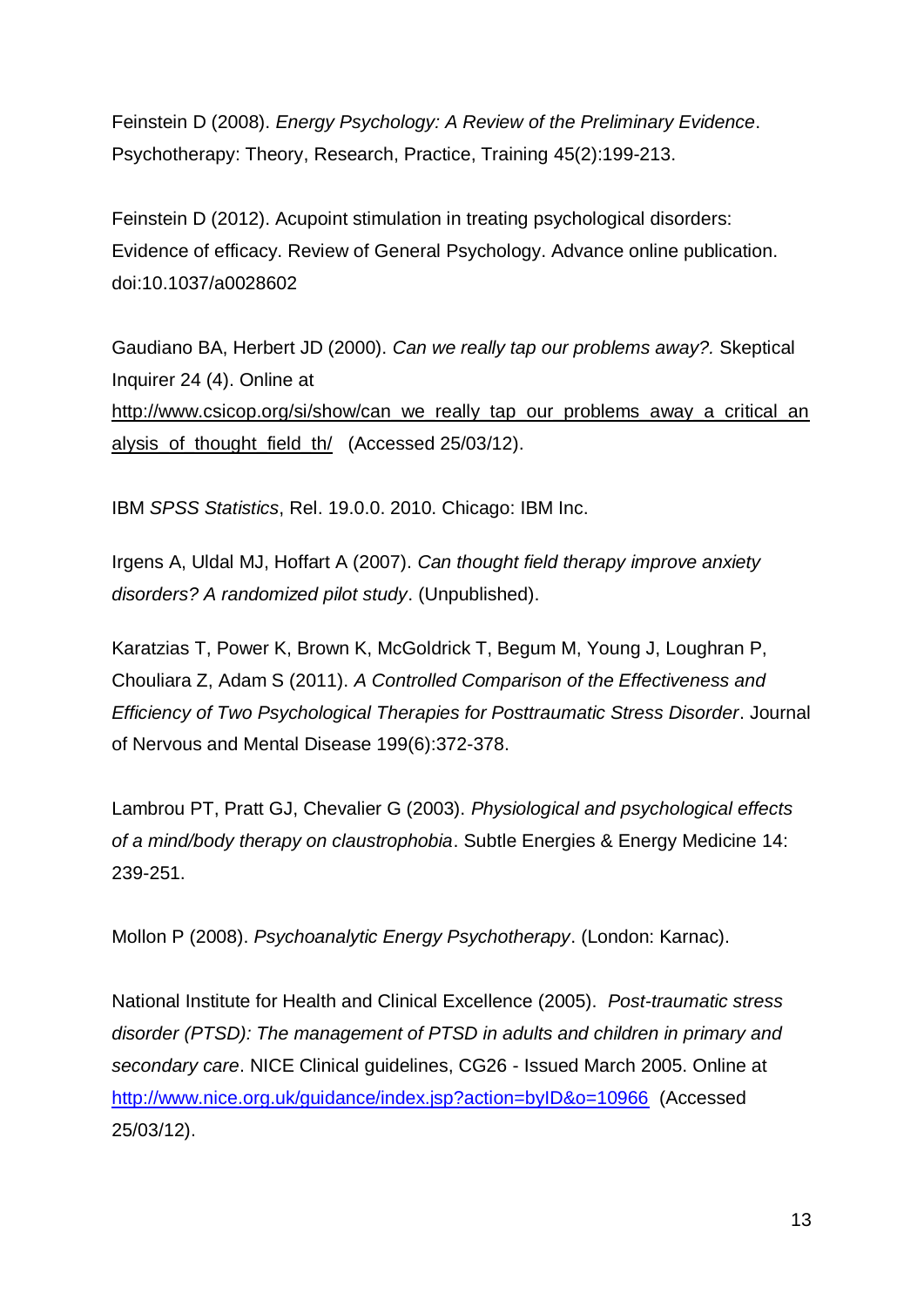Reynolds AE, Walden U (2010). *US Effect of the Emotional Freedom Technique (EFT) on teacher burnout*. Dissertation Abstracts International Section A. Humanities and Social Sciences 71(4):1269.

Rosenberg M (1989). *Society and the Adolescent Self-Image*. Revised edition. Middletown, CT: Wesleyan University Press.

Rowe JE (2005). *The effects of EFT on long-term psychological symptoms*. Counselling and Clinical Psychology 2;(3)104-111.

Salas M, Brooks AJ, Rowe JE (2010). *The Immediate Effect of a Brief Energy Psychology Intervention (EFT) on Specific Phobias: A Randomized Controlled Trial.*  Explore: The Journal of Science and Healing 6 (5).

Sandwell Confidence and Wellbeing Team. Online at <http://www.confidenceandwellbeing.co.uk/> (Accessed 16/02/2012).

Schulz K (2009). *Integrating Energy Psychology into Treatment for Adult Survivors of Childhood Sexual Abuse*. Energy Psychology: Theory, Research, & Treatment, (2009) 1(1):15-22.

Soul Medicine Institute. (2011). *The Effect of Psychotherapy and EFT (Emotional Freedom Techniques) on Stress Hormones, Anxiety and Depression*. Online at http://www.soulmedicineinstitute.org// (Accessed: 12<sup>th</sup> March 2012).

Stapleton P, Sheldon T, Porter B, Whitty J (2011). *A Randomised Clinical Trial of a Meridian-Based Intervention for Food Cravings with six month follow-up*. Behaviour Change 28 (1):1-16.

van der Kolk, BA, McFarlane AC, Weisaeth L (1996). *Traumatic stress: the effects of overwhelming experience on mind, body, and society.* (New York: Guilford Press).

Warwick-Edinburgh Mental Well-being Scale **(**WEMWBS) Online at: <http://www.healthscotland.com/documents/1467.aspx> (accessed 16/02/2012).